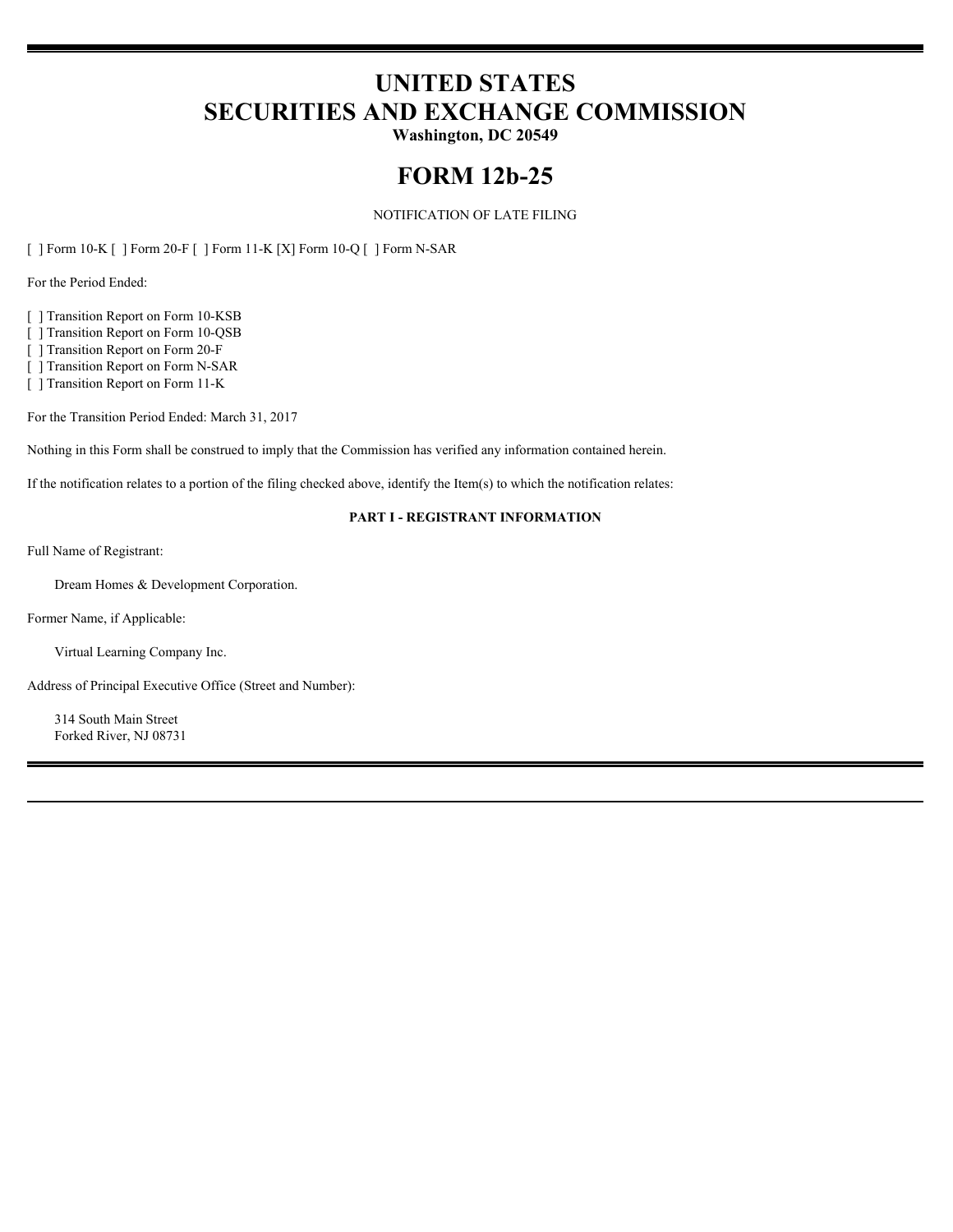#### **PART II - RULES 12b-25 (b) AND (c)**

If the subject report could not be filed without reasonable effort or expense and the registrant seeks relief pursuant to Rule 12b-25(b), the following should be completed. (Check box if appropriate)

[  $\alpha$ ] (a) The reasons described in reasonable detail in Part III of this form could not be eliminated without unreasonable effort or expense;

[X] (b) The subject annual report or semi-annual report, transition report on Form 10-K, Form 20-F, 11-K or Form N-SAR, or portion thereof will be filed on or before the fifteenth calendar day following the prescribed due date; or the subject Quarterly report or transition report on Form 10-QSB, or portion thereof, will be filed on or before the fifth calendar day following the prescribed due date; and **FART II - RULES 12b-25 (b) AND (c)**<br> **PART II - RULES 12b-25 (b) AND (c)**<br> **The completed** (Check box if appropriate)<br>  $\int$  (a) The reasons described in reasonable clual in Part III of this form could not be eliminated w Fits subject report could not be fitel without reasonable effort or expense and the registrant secks relative participates of completed (10,000 in example of the corresponding  $|1/a\rangle$ ) The meant-decembed in results of the

 $\lceil \cdot \rceil$  (c) The accountant's statement or other exhibit required by Rule 12b-25(c) has been attached if applicable)

#### **PART III - NARRATIVE**

received.

#### **PART IV - OTHER INFORMATION**

(1) Name and telephone number of person to contact in regard to this notification:

Chris Dieterich, Esq.: (310) 312-6888.

(2) Have all or other periodic report required under section 13 or 15(d) of the Securities Exchange Act of 1934 or section 30 of the Investment Company act of 1940 during the preceding 12 months or for such shorter period that the registrant was required to file such report(s) been filed? If the answer is no, identify report(s).

[X] Yes [] No

statements to be included in the subject report or portion thereof?

[ ] Yes [X] No